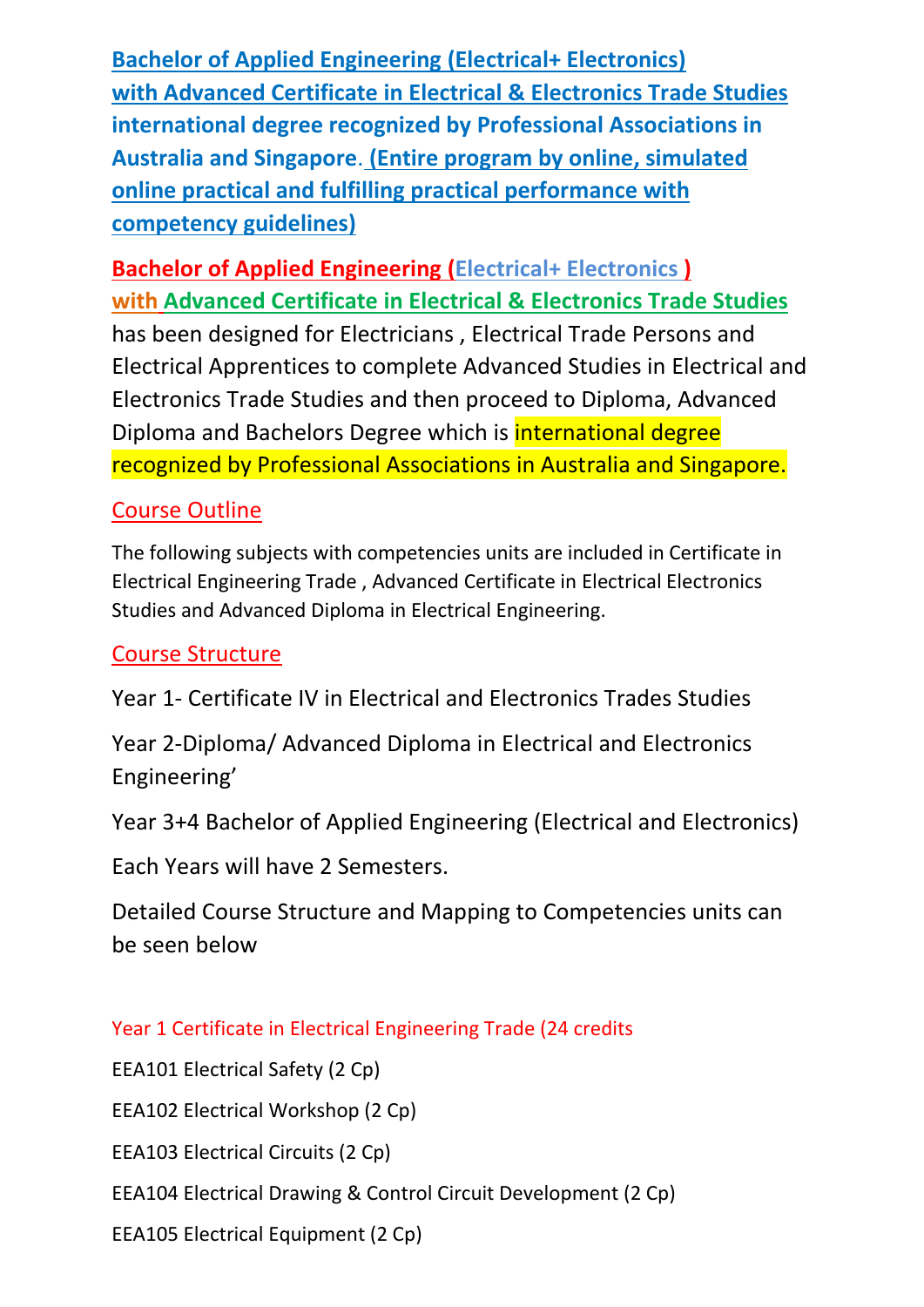EEA106 Electrical Wiring (2 Cp)

EEA107 Electrical Machines (2 Cp)

EEA108 Electrical Operation (2 Cp)

EEA109 Electrical Competency and Sustainability(2 Cp)

EEA110 Electrical Capstone (6 Cp)

Year 1-Advanced Certificate in Electrical Electronics Studies (6 Credits)

EEA201 DC Power Supply (2 Cp)

EEA202 Digital Electronics (2 Cp)

EEA203 Analogue Electronics (2 Cp)

### TOTAL CREDITS FOR COMPLETION OF ADVANCED CERTIFICATE IN ELECTRICAL ELECTRONICS STUDIES IS 30 CREDITS

Year 2-Advanced Diploma in Electrical Engineering (30 credits

EEA301 Engineering Competency Development (1 Cp)

EEA302 Engineering Materials (1 Cp)

EEA303 Engineering Physics (2 Cp)

EEA304 Engineering Project (2 Cp)

EEA305 Risk Analysis and WHS (1 Cp)

EEA306 Electrical Circuit Analysis (2 Cp)

EEA307 Engineering Mathematics (2 Cp)

EEA308 Computer Applications (1 Cp)

EEA309 Sustainability (1 Cp)

EEA310 Solar Electrical System (2 Cp)

EEA311 Power System Principle (2 Cp)

EEA312 Power System Protection (2 Cp)

EEA313 Power Transmission (2 Cp)

EEA314 Electrical Machines (2 Cp)

EEA315 Energy Efficiency (2 Cp)

### Part 2-Electronics

EEA316 Power Industrial Electronics and Control (2 Cp)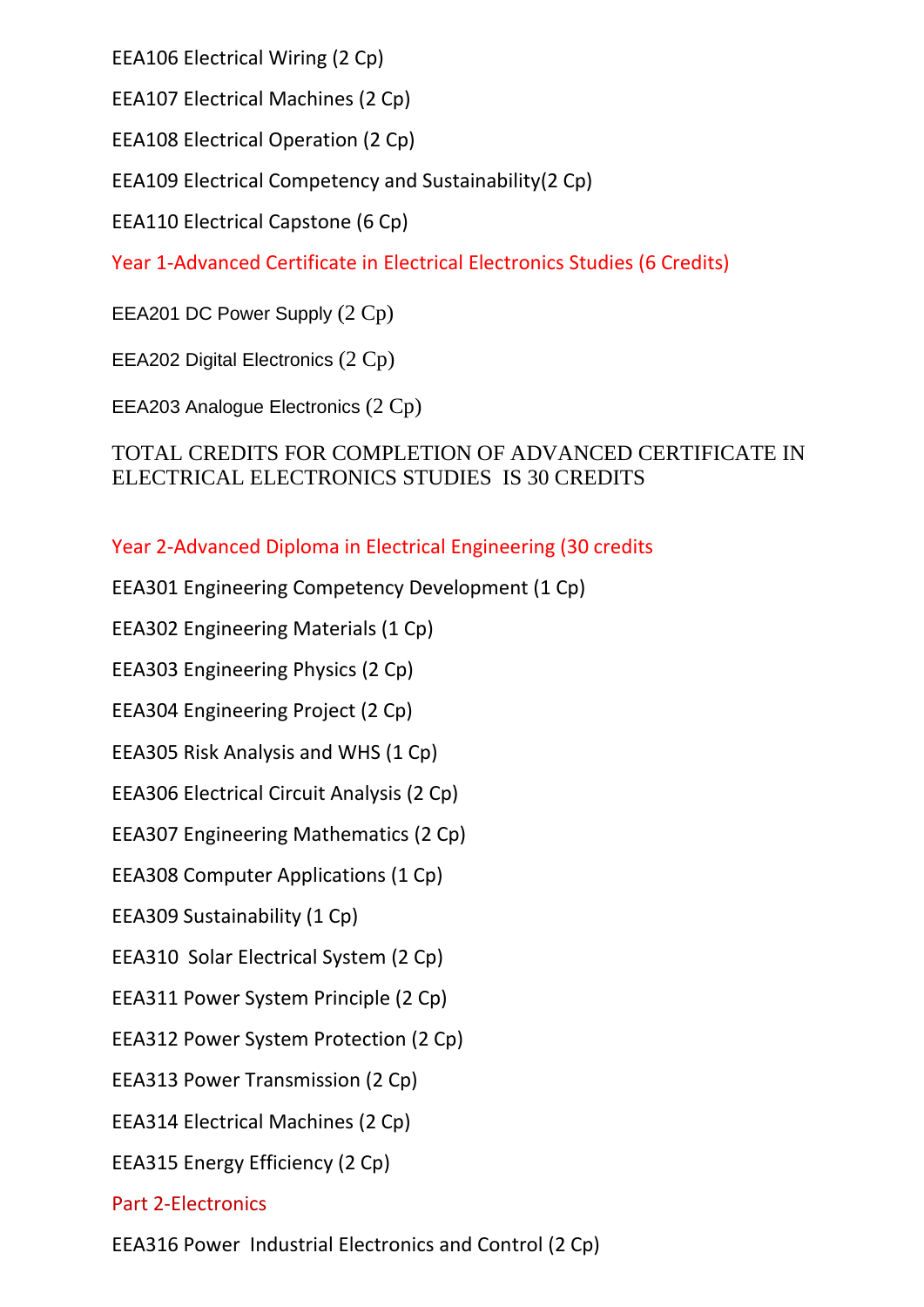EEA317 Industrial Process Control (2 Cp)

EEA318 Engineering Report Writing (1 Cp)

### TOTAL CREDITS FOR COMPLETION OF ADVANCED DIPLOMA IN ELECTRICAL ELECTRONICS ENGINEERING IS 60 CREDITS

- Year 3+4 Bachelors Degree Studies (60 Credit Points)
- Year 3-Bachelor of Applied Engineering –(Electrical Electronics) Part 1
- YEAR 3 (24 credit points / 2 points per unit)
- 1 BAE 401 Advanced Engineering Mathematics
- 2 BAE 402 Calculus
- 3 BAE 403 Engineering Mechanics
- 4 BAE 404 Engineering Materials & Thermodynamics
- 5 RE001- Foundation Studies in Renewable Energy and Sustainability
- 6.RE003- Solar and Thermal Energy Systems
- 7.RE004- Energy Storage Systems
- 8 RE005- Renewable Energy Resource Analysis
- 9.RE006- Wind Energy Conversion Systems
- 10 RE010-Engineering Materials
- 11 RE012a-Electrical Engineering Part 1
- 12RE016/ BAE508-Design & Project Management

The students can get Bachelor of Technology (Electrical Electronics) by paying (A\$300 degree award fees)

Year 4-Bachelor of Applied Engineering –(Electrical Electronics) Part 2

YEAR 4 (36 credit points / 3 points per unit)

- 1 BAE 601 Computer Programming
- 2 BAE 602 Computer Network
- 3 BAE 603 Software Engineering
- 4 RE012b-Electrical Engineering Part 2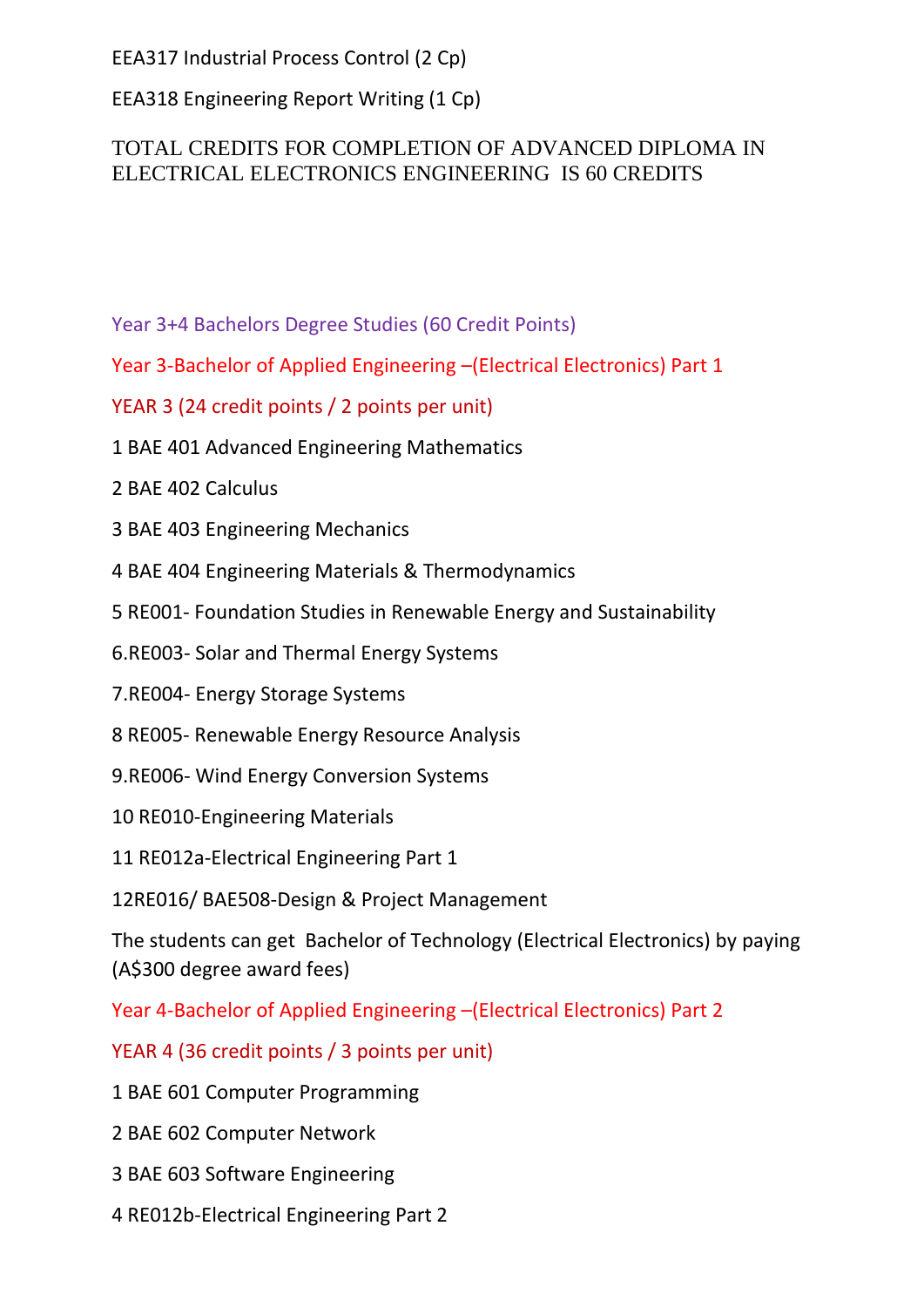5 RE002- Grid Connected Photovoltaic Power Systems

6 RE013-Electrical Machines

7 RE014-Electronics Control

8 RE015-Electrical Project/ Practice

9 BAE 501 Advanced Power Systems & Power Transmission Networks

10 BAE 506 Power System Stability & Protection

11 BAE 604 Telecommunication Engineering

12.RE007- Energy System Efficiency

13 BAE 608 Professional Engineer Engineering Competency Demonstration Report & BAE 605 Engineering Management ( Completion Certification with no credit points) --------------------------

### TOTAL CREDITS FOR COMPLETION OF BACHELOR OF APPLIED ENGINEERING ( ELECTRICAL ELECTRONICS ) IS 120 CREDITS

Please see the link

Year 1 Part 1-Electrical Engineering Certificate +

<http://www.highlightcomputer.com/UEE11-20Mapping.pdf>

Certificate in Electrical Engineering will be issued on completion of the following units which are aligned with CIII Electrotechnology-Electrician (UEE30820) as we design the course independently, we do not issue with CIII Electrotechnology-Electrician (UEE30820).

### **Subjects and Competency Units (UEE20 and successor training package mappings)**

EEA101 Electrical Safety

Electrical Engineer Workshop Practice 1/2/3

HLTAID001 Provide cardiopulmonary resuscitation

UEECD0007 Apply work health and safety regulations, codes and

practices in the workplace

UEECD0016 Document and apply measures to control WHS risks

associated with electrotechnology work\*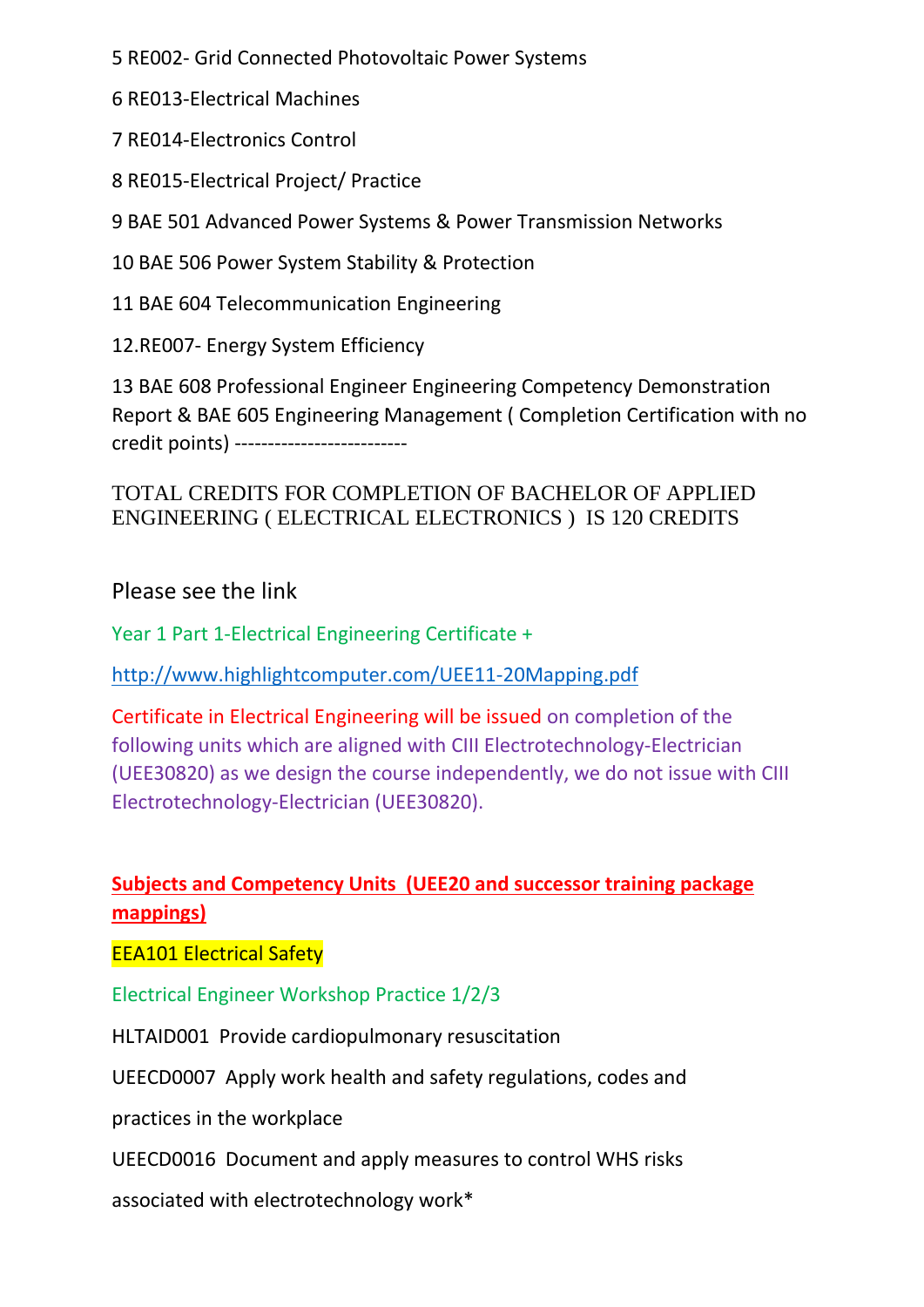### EEA102 Electrical Workshop

Electrical Engineer Workshop Practice 1/2/3

UEECD0019 Fabricate, assemble and dismantle utilities industry components\*

UEECD0020 Fix and secure electrotechnology equipment\*

EEA103 Electrical Circuits

### E104/G102

UEECD0044 Solve problems in multiple path circuits\*

UEECD0046 Solve problems in single path circuits\*

UEEEL0020 Solve problems in low voltage a.c. circuit

UEEEL0021 Solve problems in magnetic and electromagnetic devices

EEA104 Electrical Drawing & Control Circuit Development

Electrical Engineer Workshop Practice 1/2/3

Electrical Engineer Practice 1/2/3

G106+E107

UEECD0051 Use drawings, diagrams, schedules, standards, codes and specifications\*

UEEEL0005 Develop and connect electrical control circuits\*

EEA105 Electrical Equipment

Electrical Engineer Practice 1/2/3

Electrical Engineer Trade Practice 1/2/3

UEEEL0003 Arrange circuits, control and protection for electrical installations\*

UEEEL0008 Evaluate and modify low voltage heating equipment and controls\*

UEEEL0009 Evaluate and modify low voltage lighting circuits, equipment and controls\*

EEA106 Electrical Wiring

Electrical Engineer Practice 1/2/3

Electrical Engineer Trade Practice 1/2/3

EEEL0010 Evaluate and modify low voltage socket outlets circuits\*

UEEEL0012 Install low voltage wiring, appliances, switchgear and associated accessories\*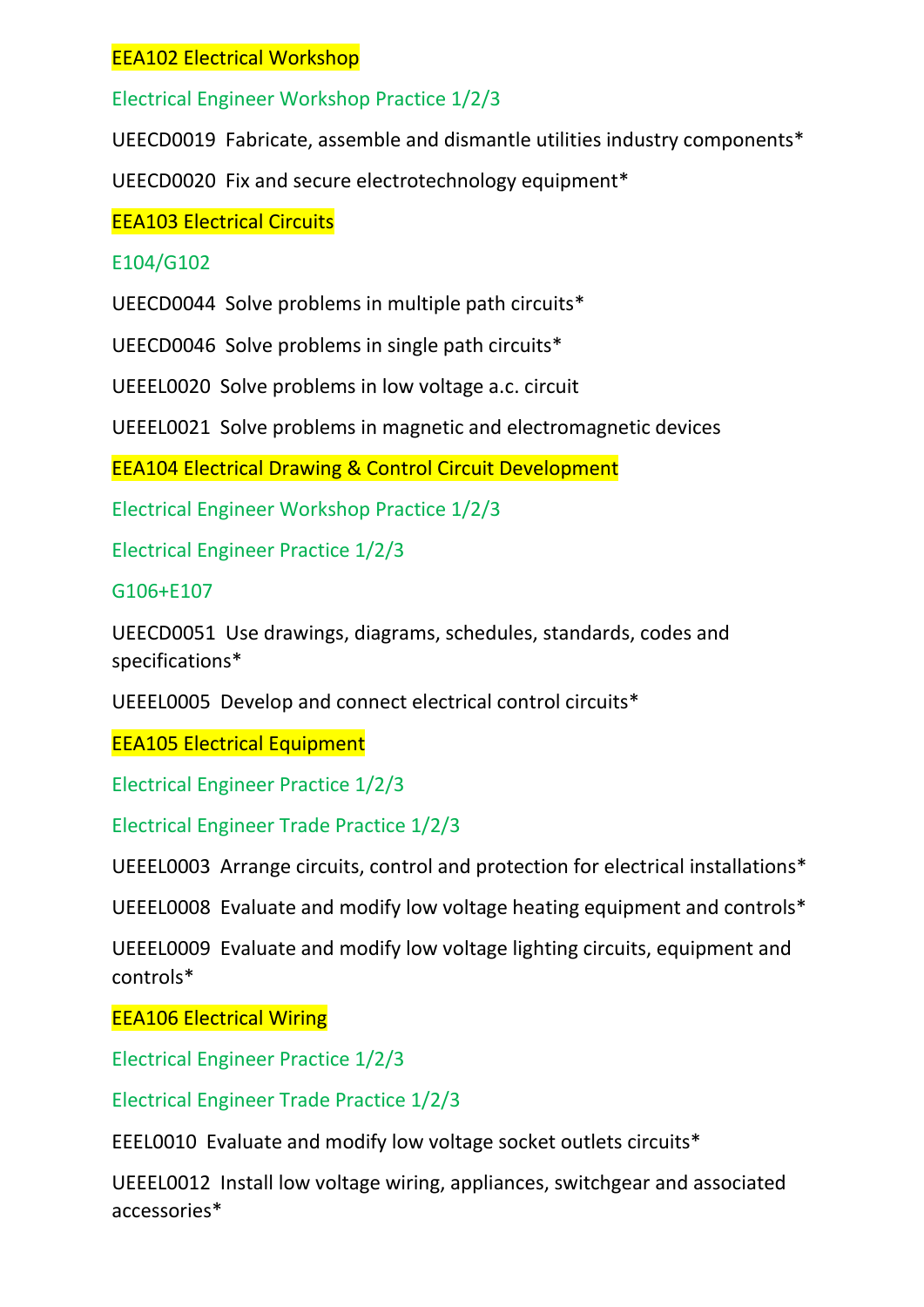UEEEL0014 Isolate, test and troubleshoot low voltage electrical circuits

UEEEL0018 Select wiring systems and select cables for low voltage electrical installations

UEEEL0023 Terminate cables, cords and accessories for low voltage circuits\*

EEA107 Electrical Machines

G101+G006

UEEEL0019 Solve problems in direct current (d.c.) machines

UEEEL0024 Test and connect alternating current (a.c.) rotating machines\*

UEEEL0025 Test and connect transformers\*

EEA108 Electrical Operation

Electrical Engineer Practice 1/2/3

UEEEL0047 Identify, shut down and restart systems with alternate supplies\*

UETTDRRF06 Perform rescue from a live LV panel\*

EEA109 Electrical Competency and Sustainability

Electrical Engineer Practice 1/2/3

UEECO0023 Participate in electrical work and competency development activities

UEERE0001 Apply environmentally and sustainable procedures in the energy sector

EEA110 Electrical Capstone

Electrical Capstone

UEEEL0039 Design, install and verify compliance and functionality of general electrical installations\*

**Year 1 Part 2 Advanced Certificate in Electrical and Electronics Trade**

EEA201 DC Power Supply

UEENEEH011B - Troubleshoot d.c. power supplies with single phase input

# (**UEEEC0075 Troubleshoot single phase input d.c power supplies\*)**

EEA202 Digital Electronics

UEENEEH012B - Troubleshoot digital subsystems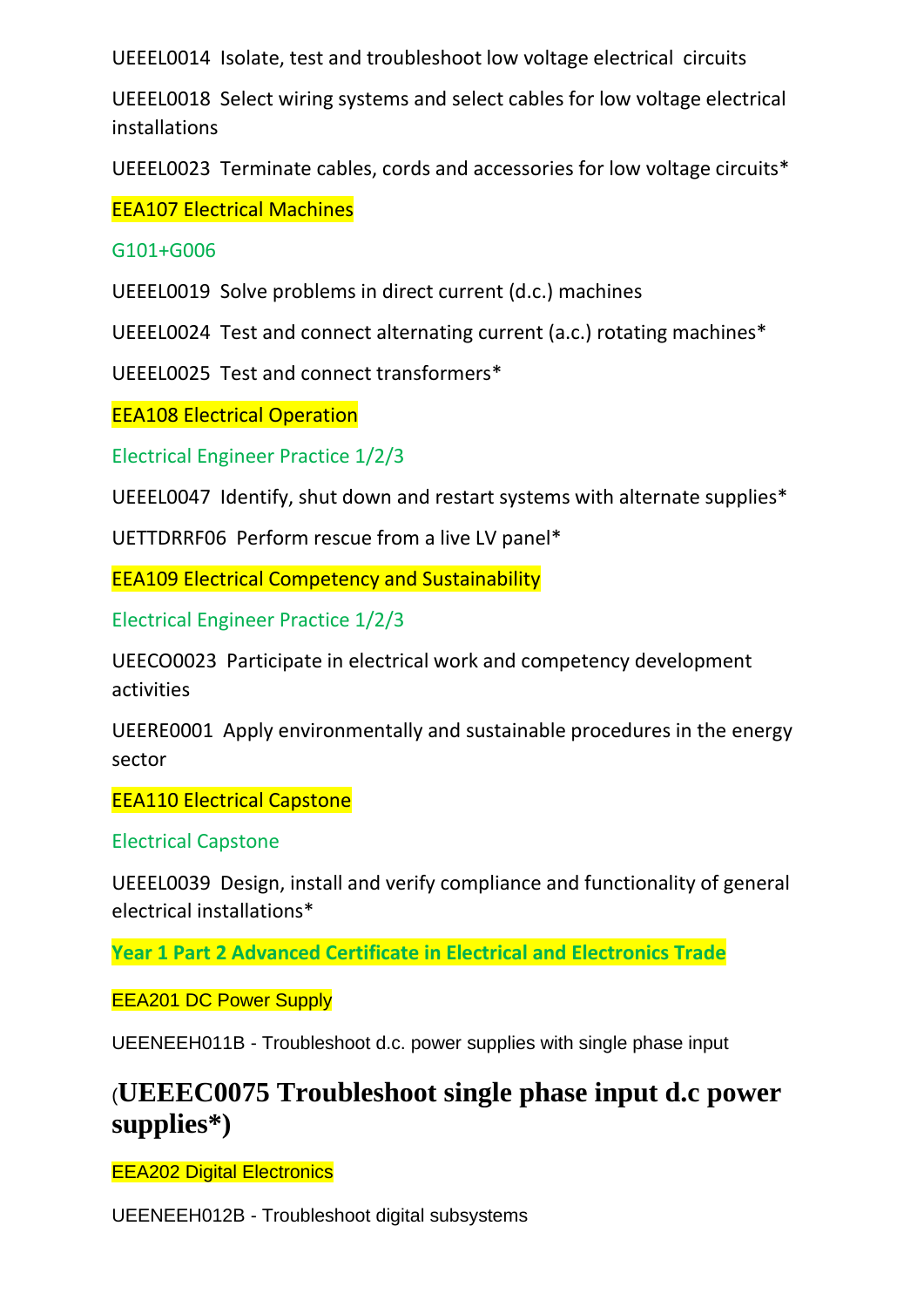# **UEEEC0069 Troubleshoot digital sub-systems\***

#### EEA203 Analogue Electronics

UEENEEH013B - Troubleshoot amplifiers

Year 2 Advanced Diploma in Electrical Electronics Engineering

**(UEE20 and successor training package mappings)**

Part 1-Electrical

<http://www.highlightcomputer.com/UEE11-20Mapping.pdf>

EEA301 Engineering Competency Development

Advanced Diploma -Engineering Competency Development Lessons

UEECD0003 Apply industry and community standards to engineering activities

UEECD0017 Establish and follow a competency development plan in an electrotechnology engineering discipline

UEECD0056 Apply methods to maintain currency of industry

EEA302 Engineering Materials

Advanced Diploma -Engineering Materials Lessons

UEECD0004 Apply material science to solving electrotechnology engineering problems

EEA303 Engineering Physics

Advanced Diploma -Engineering Physics Lessons

UEECD0005 Apply physics to solving electrotechnology engineering problems

EEA304 Engineering Project

Advanced Diploma -Engineering Project Lessons

UEECD0014 Develop design briefs for electrotechnology projects

UEEEL0015 Manage large electrical projects

UEEEL0058 Plan large electrical projects

UEECD0059 Write specifications for electrical engineering projects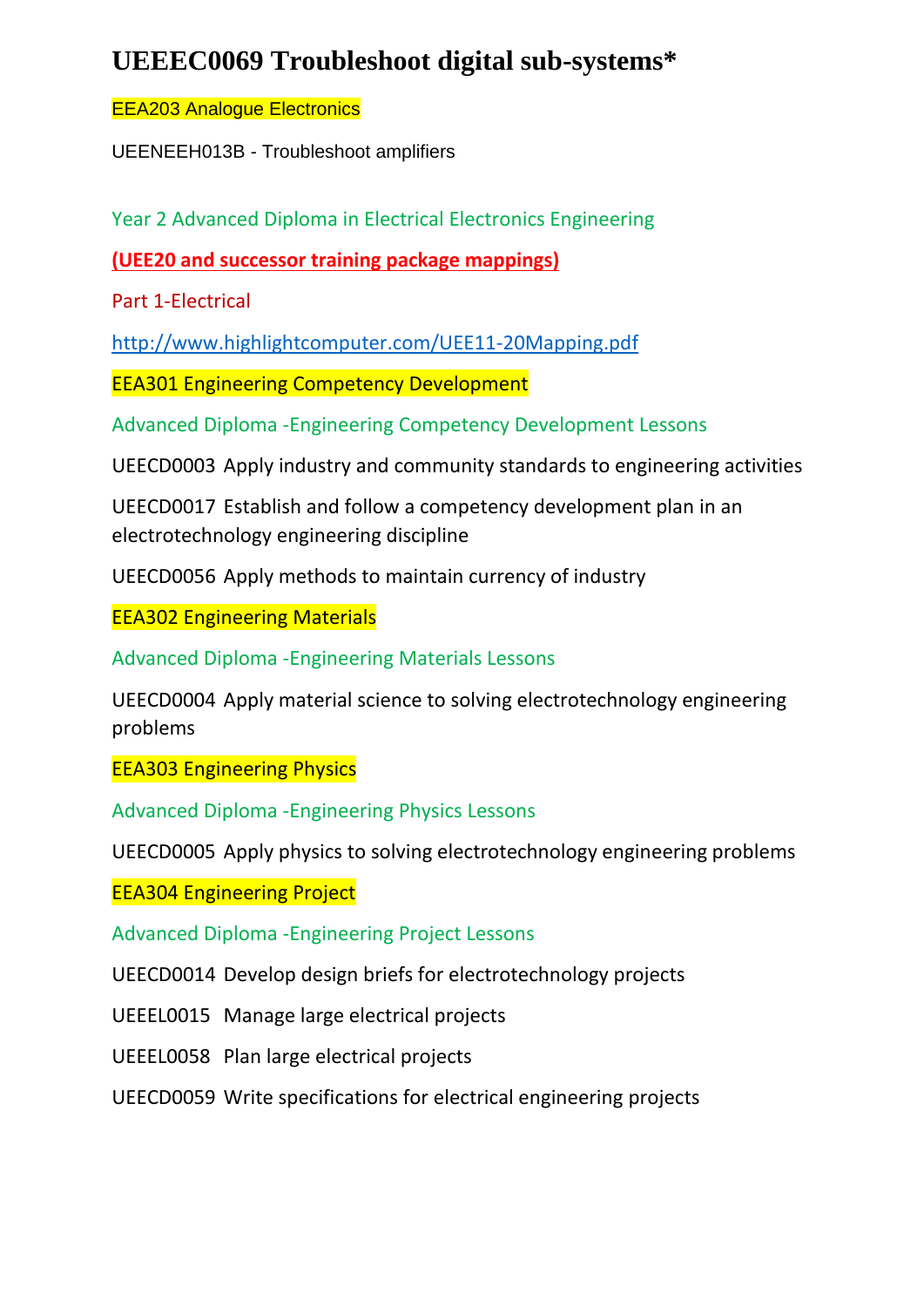#### EEA305 Risk Analysis and WHS

Advanced Diploma -OHS Lessons

UEECD0024 Implement and monitor energy sector WHS policies and procedures

UEECD0026 Manage risk in electrotechnology activities

EEA306 Electrical Circuit Analysis

Advanced Diploma -Electrical Circuits Lessons

UEECD0036 Provide engineering solutions for problems in complex multiple path circuits

UEEEL0062 Provide engineering solutions to problems in complex polyphase power circuits

EEA307 Engineering Mathematics

Advanced Diploma -Engineering Mathematics Lessons

UEECD0039 Provide solutions to basic engineering computational problems\*

EEA308 Computer Applications

Advanced Diploma -Computer Applications Lessons

UEECS0033 Use engineering applications software on personal computers

EEA309 Sustainability

Advanced Diploma -Sustainability Lessons

UEERE0013 Develop strategies to address environmental and sustainability issues in the energy sector

EEA310 Solar Electrical System

Advanced Diploma -Solar Electrical System Lessons

UEERE0016 Install, configure and commission LV grid-connected photovoltaic power systems\*

UEENEEK135A - Design grid connected photovoltaic power supply systems

#### EEA311 Power System Principle

Advanced Diploma -Power System/Electrical Distribution/Power System Analysis/Power System Operations Lessons

UETTDRIS67 Solve problems in energy supply network equipment\*

UETTDRIS69 Diagnose and rectify faults in energy supply apparatus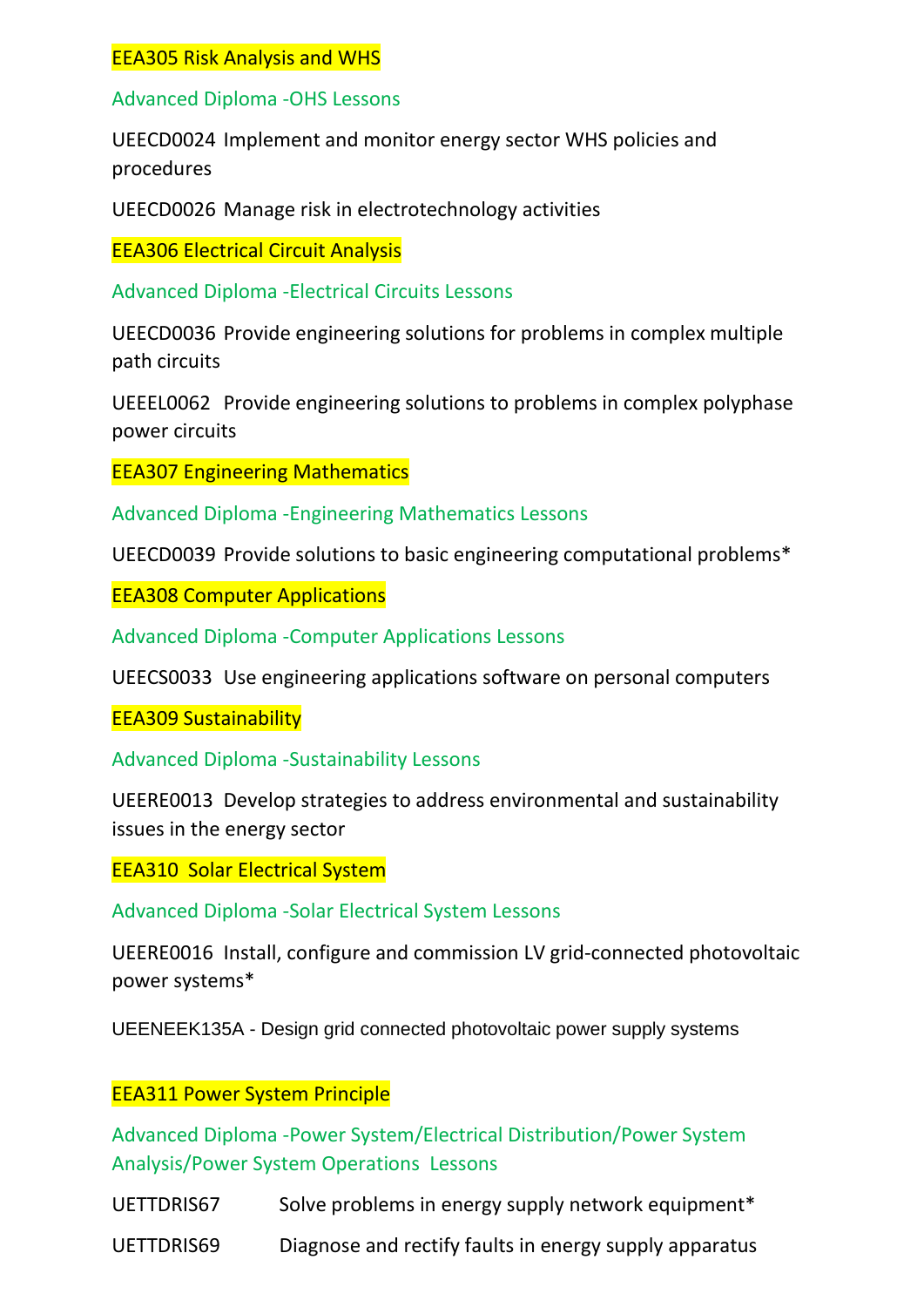#### EEA312 Power System Protection

Advanced Diploma -Power System Protection Lessons

UETTDRIS68 Solve problems in energy supply network protection equipment and systems

UETTDRIS74 Develop engineering solutions for energy supply system protection problems

EEA313 Power Transmission

Advanced Diploma -Power Transmission Lessons

UETTDRIS71 Diagnose and rectify faults in electrical energy supply transmission systems\*

EEA314 Electrical Machines

Advanced Diploma -Electrical Machines Lessons

UEEEL0043 Develop engineering solutions for induction machine and control problems\*

UETTDRIS73 Develop engineering solutions for energy supply power transformer problems\*

UEEIC0017 Diagnose and rectify faults in d.c. motor drive systems\*

UEEIC0016 Diagnose and rectify faults in a.c. motor drive systems\*

UEEEL0043 Develop engineering solutions for induction machine and control problems\*

EEA315 Energy Efficiency

Advanced Diploma -Energy Efficient Building Design Lessons

UEERE0012 Develop effective engineering strategies for energy reduction in buildings\*

Also See Advanced Diploma in Electrical Engineering+ Engineering Technology Electrical

#### Part 2-Electronics

**(UEE20 and successor training package mappings)**

EEA316 Power Industrial Electronics and Control

UEEIC0040 Solve problems in polyphase electronic power control circuits\*

UEEIC0042 Solve problems in single phase electronic power control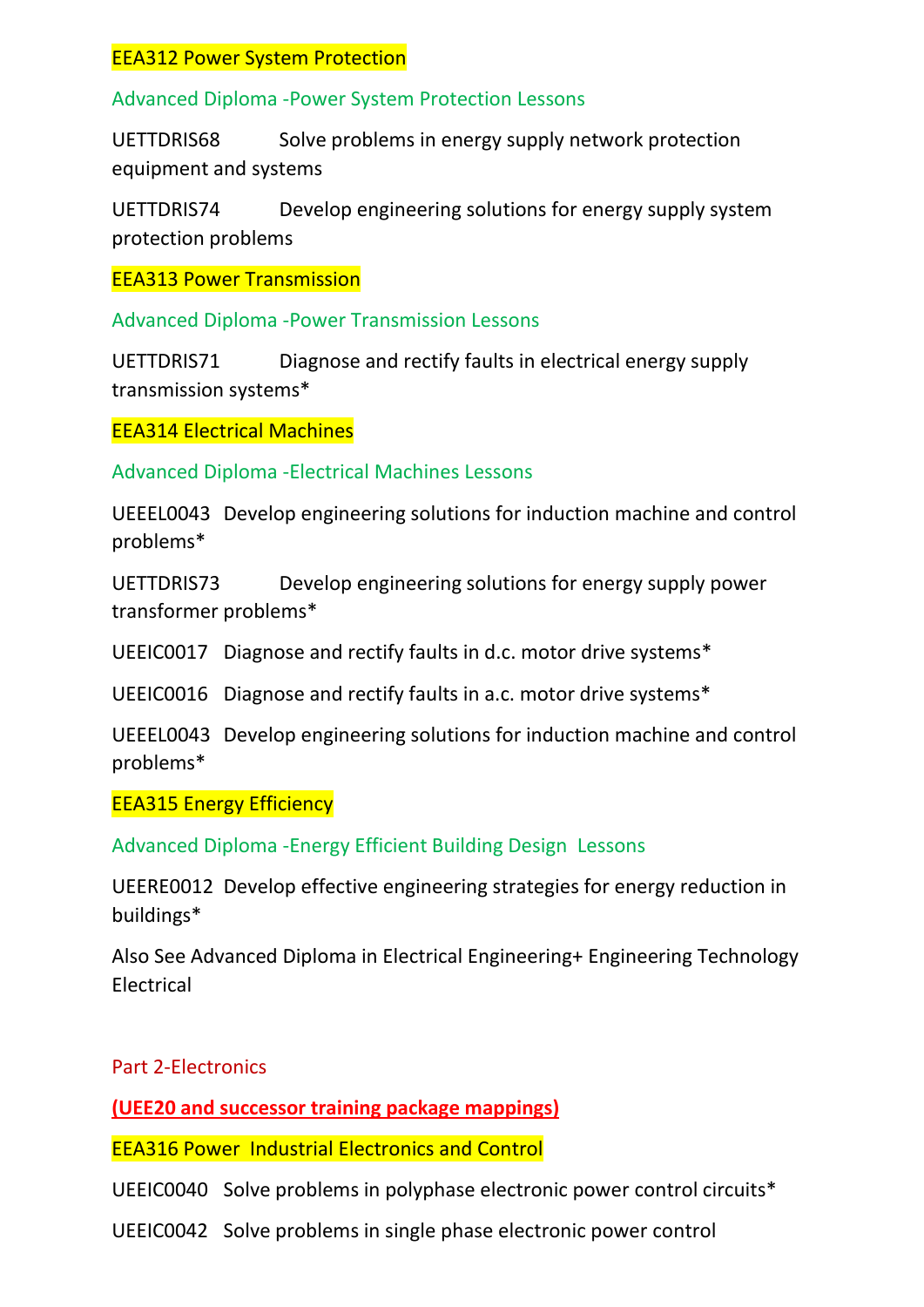UEEIC0005 Configure and maintain industrial control system networks\*

UEENEEH025B - Provide solutions to single phase electronic power control problems

UEENEEH026B - Provide solutions to polyphase electronic power control problems

### EEA317 Industrial Process Control

UEENEEI006B - Solve problems in process controllers, transmitters and converters

UEENEEI124A Fault find and repair analogue circuits and components in electronic control systems

UEENEEI129A - Set up electronically controlled mechanically operated complex systems

UEENEEI148A - Solve problems in single phase electronic power control circuits

UEENEEI120A - Provide solutions to problems in industrial control systems

### EEA318 Engineering Report Writing

UEECD0010 Compile and produce an energy sector detailed report

Year 3 Bachelor of Technology in Electrical & Electronics Engineering

#### YEAR 3 (24 credit points / 2 points per unit)

- 1 BAE 401 Advanced Engineering Mathematics
- 2 BAE 402 Calculus
- 3 BAE 403 Engineering Mechanics
- 4 BAE 404 Engineering Materials & Thermodynamics
- 5 RE001- Foundation Studies in Renewable Energy and Sustainability
- 6.RE003- Solar and Thermal Energy Systems
- 7.RE004- Energy Storage Systems
- 8 RE005- Renewable Energy Resource Analysis
- 9.RE006- Wind Energy Conversion Systems
- 10 RE010-Engineering Materials
- 11 RE012a-Electrical Engineering Part 1
- 12RE016/ BAE508-Design & Project Management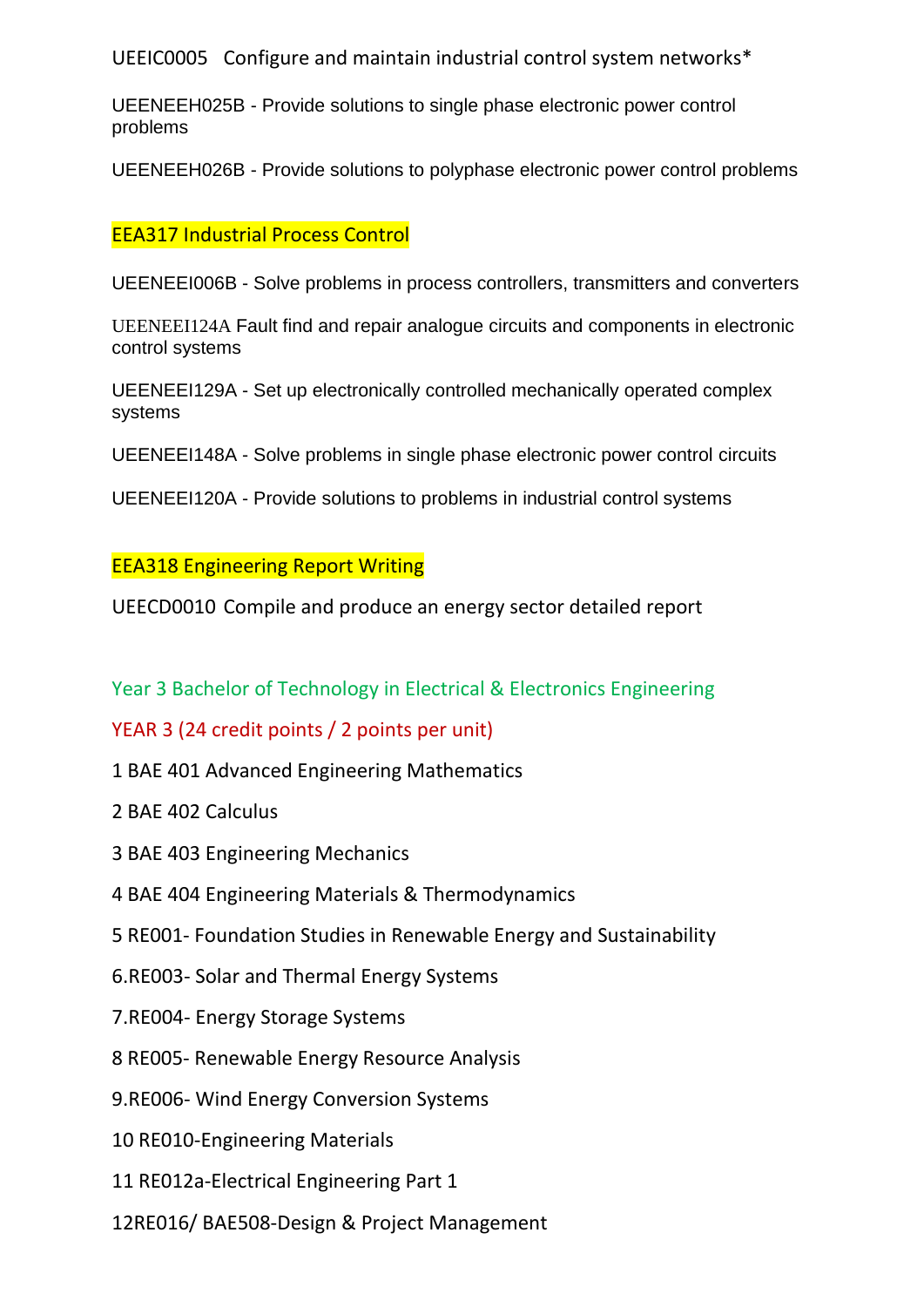Year 4 Bachelor of Applied Engineering in Electrical & Electronics Engineering

YEAR 4 (36 credit points / 3 points per unit)

1 BAE 601 Computer Programming

2 BAE 602 Computer Network

3 BAE 603 Software Engineering

4 RE012b-Electrical Engineering Part 2

5 RE002- Grid Connected Photovoltaic Power Systems

6 RE013-Electrical Machines

7 RE014-Electronics Control

8 RE015-Electrical Project/ Practice

9 BAE 501 Advanced Power Systems & Power Transmission Networks

10 BAE 506 Power System Stability & Protection

11 BAE 604 Telecommunication Engineering

12.RE007- Energy System Efficiency

13 BAE 608 Professional Engineer Engineering Competency Demonstration Report & BAE 605 Engineering Management ( Completion Certification with no credit points) --------------------------

## Additional Information

The course includes several self study short courses .

[http://www.highlightcomputer.com/BachelorAppliedEngg+Electrical-](http://www.highlightcomputer.com/BachelorAppliedEngg+Electrical-ElectronicsTradeResources.htm#b)[ElectronicsTradeResources.htm#b](http://www.highlightcomputer.com/BachelorAppliedEngg+Electrical-ElectronicsTradeResources.htm#b)

Mapping to Electrical Training Package Units

[http://www.highlightcomputer.com/BachelorAppliedEngg+Electrical-](http://www.highlightcomputer.com/BachelorAppliedEngg+Electrical-ElectronicsTradeResources.htm#c)[ElectronicsTradeResources.htm#c](http://www.highlightcomputer.com/BachelorAppliedEngg+Electrical-ElectronicsTradeResources.htm#c)

UEE11-UEE20 Mapping

<http://www.highlightcomputer.com/UEE11-20Mapping.pdf>

# Course Design Principle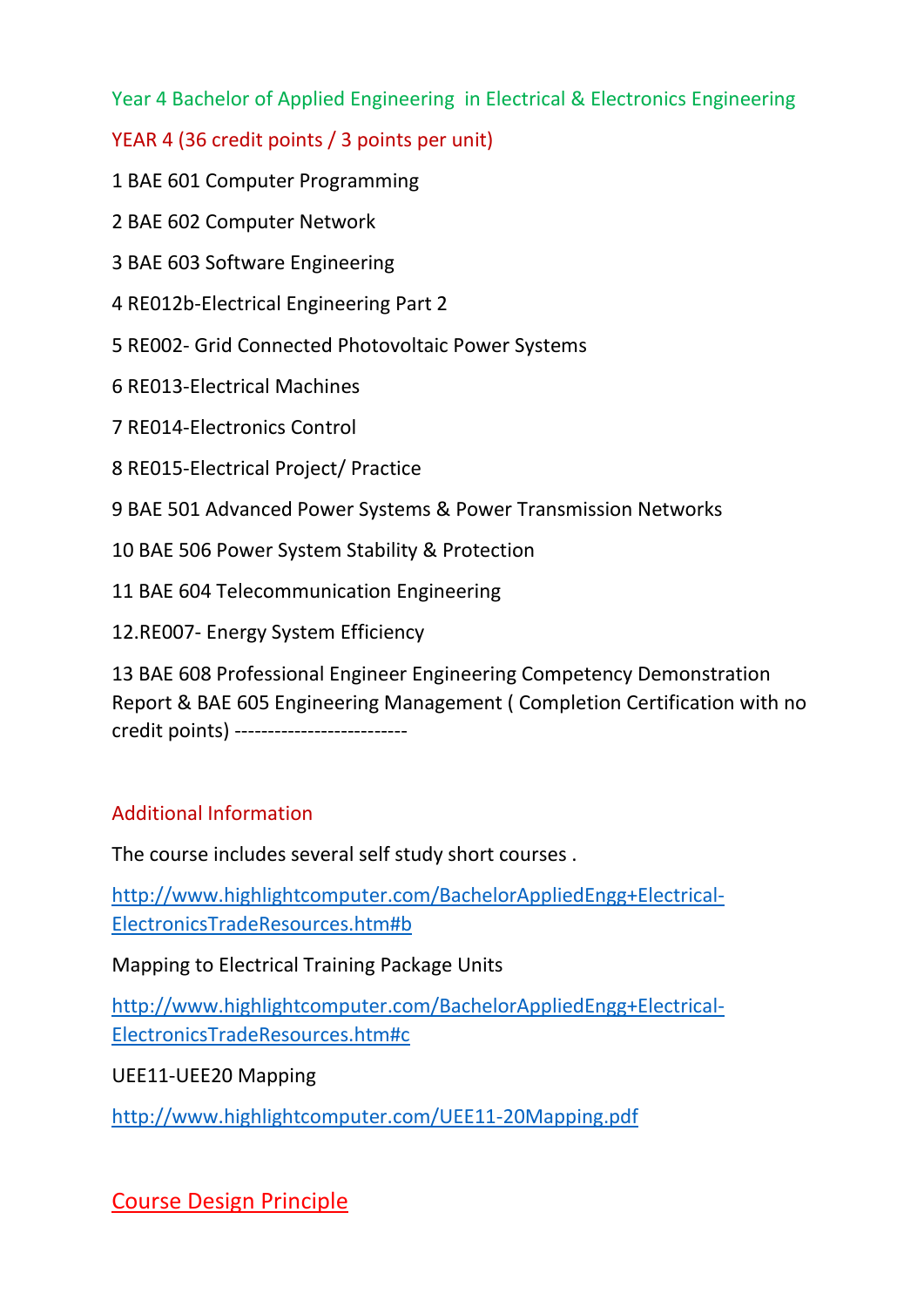This is only type of course that combines both Electrician/ Electronic Technician Skills and Advanced Diploma and Degree.

The course design is based on Australian Electrical Training Packages UEE11 and UEE20 . The course contents include and combine the appropriate training package competency units . But to deliver the course without limitation and restriction imposed by ASQA , we do not design the course with ASQA Recognition but the course was designed to meet the accreditation of Singapore Institute of Engineering Technologists (SIET) and The Institution of Professional Engineers Myanmar which is Member of International Federation for Engineering Education Societies (IFEES-USA) as well as [International](http://www.iqytechnicalcollege.com/ivetamembership.pdf)  [Vocational Education and Training Association \(IVETA-USA\) and](http://www.iqytechnicalcollege.com/ivetamembership.pdf)

[International Association of Distance Learning \(IADL\).](http://www.iqytechnicalcollege.com/IQYIADLCertificate.pdf)

Conversion of this qualification to Australian Recognition

Although this qualification is not direct Australian qualification and the degree is not Australian degree, it can be converted to Australian qualification as follows

• On completion of 4 Years degree courses, the candidates will be issued with

1. Professional Diploma in Engineering by IQY Technical College

Which is accredited by Singapore Institute of Engineering Technologists (SIET)

2. Bachelor of Engineering by IPEM Technological University which is also accredited by Singapore Institute of Engineering Technologists (SIET)

• Then the candidate can apply for Member of Singapore Institute of Engineering Technologists (MSIET) at Engineering Technologists Level

• Then apply for Technologist Member or Engineering Officer Member of The Institution of Engineers Australia by submitting Engineering Competency Demonstration Report and by submitting MSIET Certificate.

• In industry, real skills , knowledge and competencies are demanded by employers so the skills, knowledge and competencies gained in this course can be utilized in industry.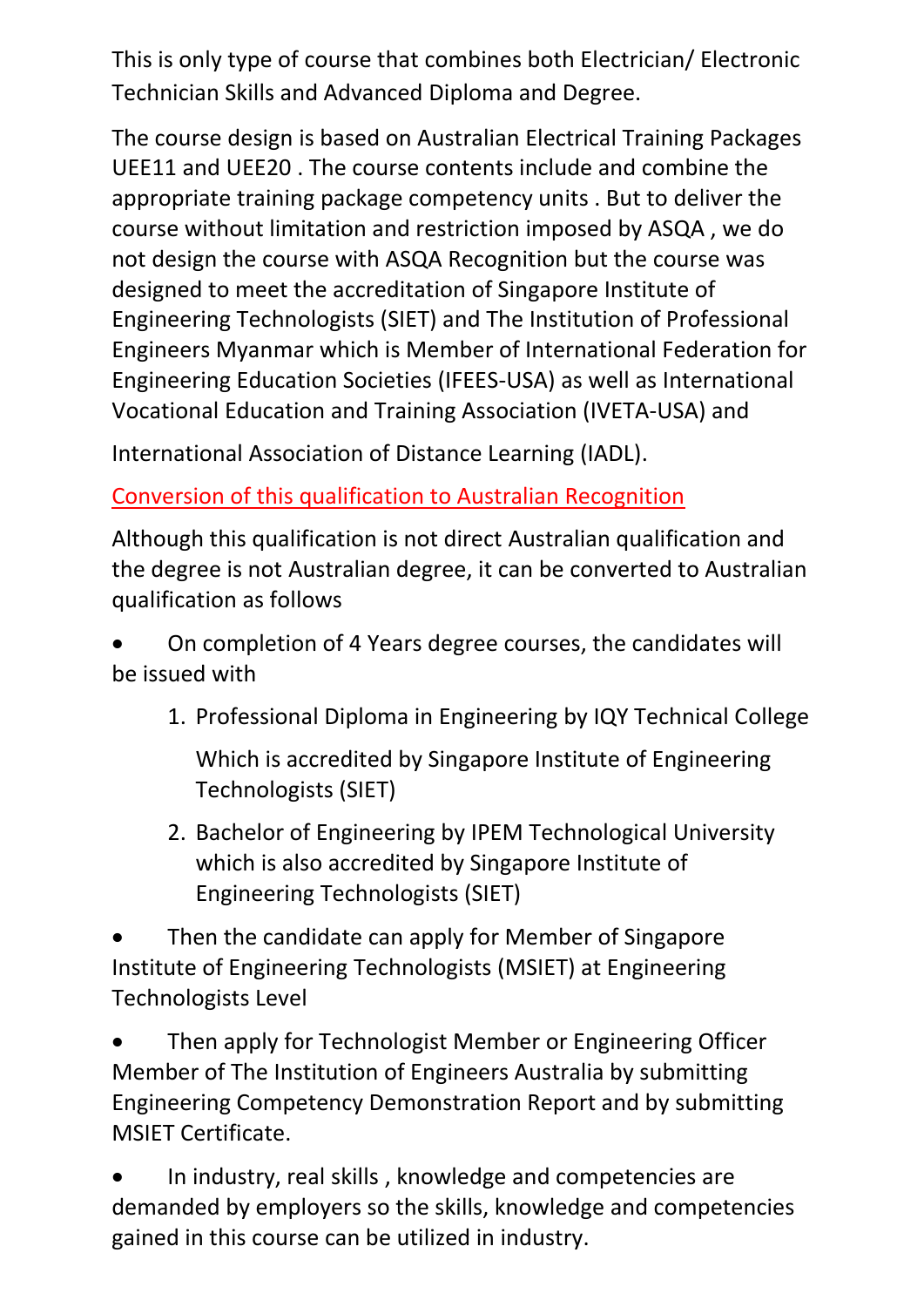## Why we design the course

There have been a lot of Electricians who can not proceed their skills to Diploma, Advanced Diploma and Degree levels.

Only competence in basic trade skills but lack of advanced training prohibits the industrial competency of Australia at International Level.

Although TAFE-NSW is main provider of Vocational Education, continuous scrapping of the courses, closures of engineering sections, large fees which is beyond the affordability of the students to study the diploma and advanced diploma in electrical engineering and frequent change of training packages causing that the students who did not complete the courses in certain time limit will find themselves what to do when they return back to the studies.

For this reason, instead of asking the TAFE to maintain the affordable training to the electricians, electrical tradespersons and electrical apprentices, designing and arranging the course for them to develop their skills and knowledge from Electrician Licence to diploma, advanced diploma and degree level.

# Course Fees.

Before smart and skills, the students paid A\$750 per semester regardless of how many units they were undertaking. Now to complete the diploma courses, nearly \$30000 has to be paid.

We go back to course fees level before smart and skills.

The students will do the course by online, do simulated practical at the fees A\$750 per semester regardless of how many units they were undertaking.

For recipient of social security, A\$200 per semester is to be charged.

Year 1 Certificate in Electrical Engineering Trade (24 credits)--- Fees A\$750 (\$200 for Social Security Recipients )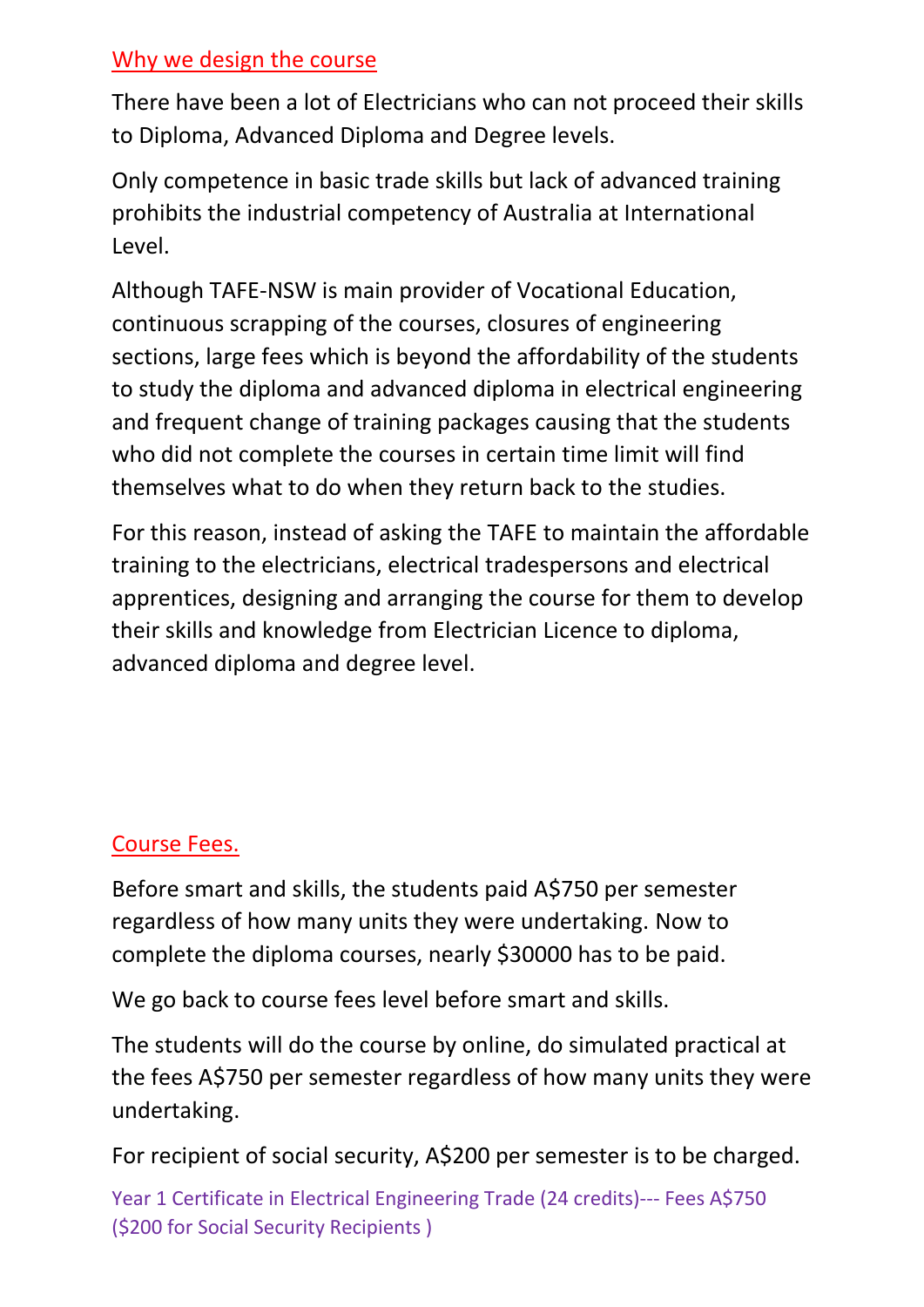Year 2-Advanced Diploma in Electrical Engineering (30 credits)--- Fees A\$750 (\$200 for Social Security Recipients )

Year 3-Bachelor of Applied Engineering –(Electrical Electronics) Part 1 --- Fees A\$750 (\$200 for Social Security Recipients )

Year 4-Bachelor of Applied Engineering –(Electrical Electronics) Part 2--- Fees A\$750 (\$200 for Social Security Recipients )

# Entry Eligibility

Electrician Licence OR CIII Electrical or Electronics Trade (Completed of incomplete) OR Electrical Apprentices/Electrical Trade Assistance/Workers in Electrical Industry

## RPL

RPL will be given based on previous studies

## Course Designer

Dr Kyaw Naing (U kyaw Naing or Joe) MIEAust, RPEQ(Acquired in 2005), PE(NSW Acquired in 2021), NSW Electrician Licence (Acquired in 2002)

He is President of The Institution of Professional Engineers Myanmar and has worked at Teacher of Electrical Engineering and Teacher of Electrical Trades at TAFE-NSW.

Currently working in Industry as well as teaching online.

Based on his experience as both electrician and electrical engineers and has full knowledge and experience in difficulties of electrical engineering and electrical trade students of TAFE-NSW, the course has been designed by him.

Enrolment Online Training/ Information Section Online Enrolment Link